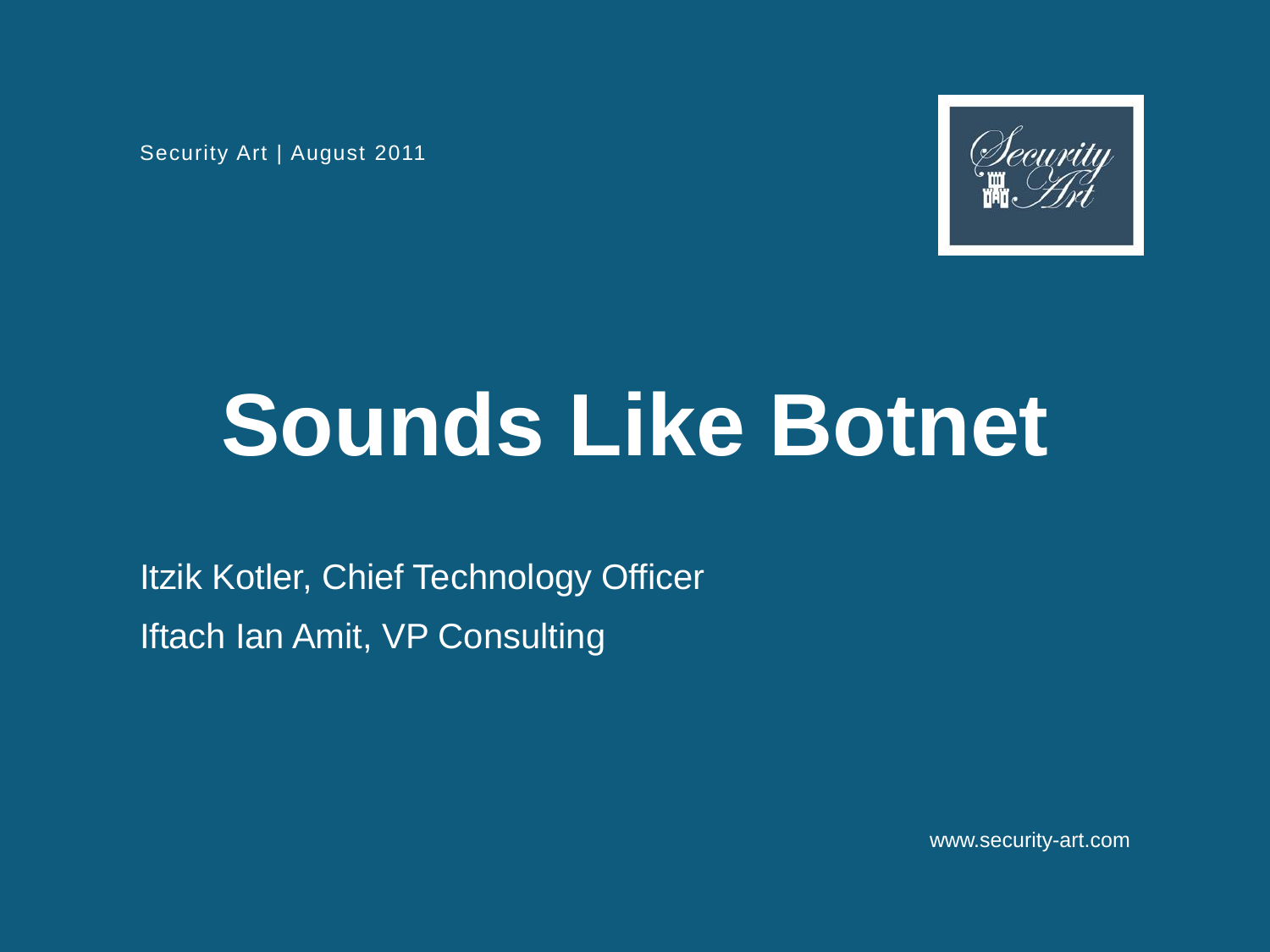### Intro to VoIP

- It's everywhere
	- Home (Vonage, Skype, TeamSpeak, Comcast, etc…)
	- Office (Cisco, Avaya, Lucent, Asterisk, etc…)
- Easy to deploy
	- Most are "plug and talk" with fancy web interfaces to configure features such as voicemail, forwarding, conference calls, etc…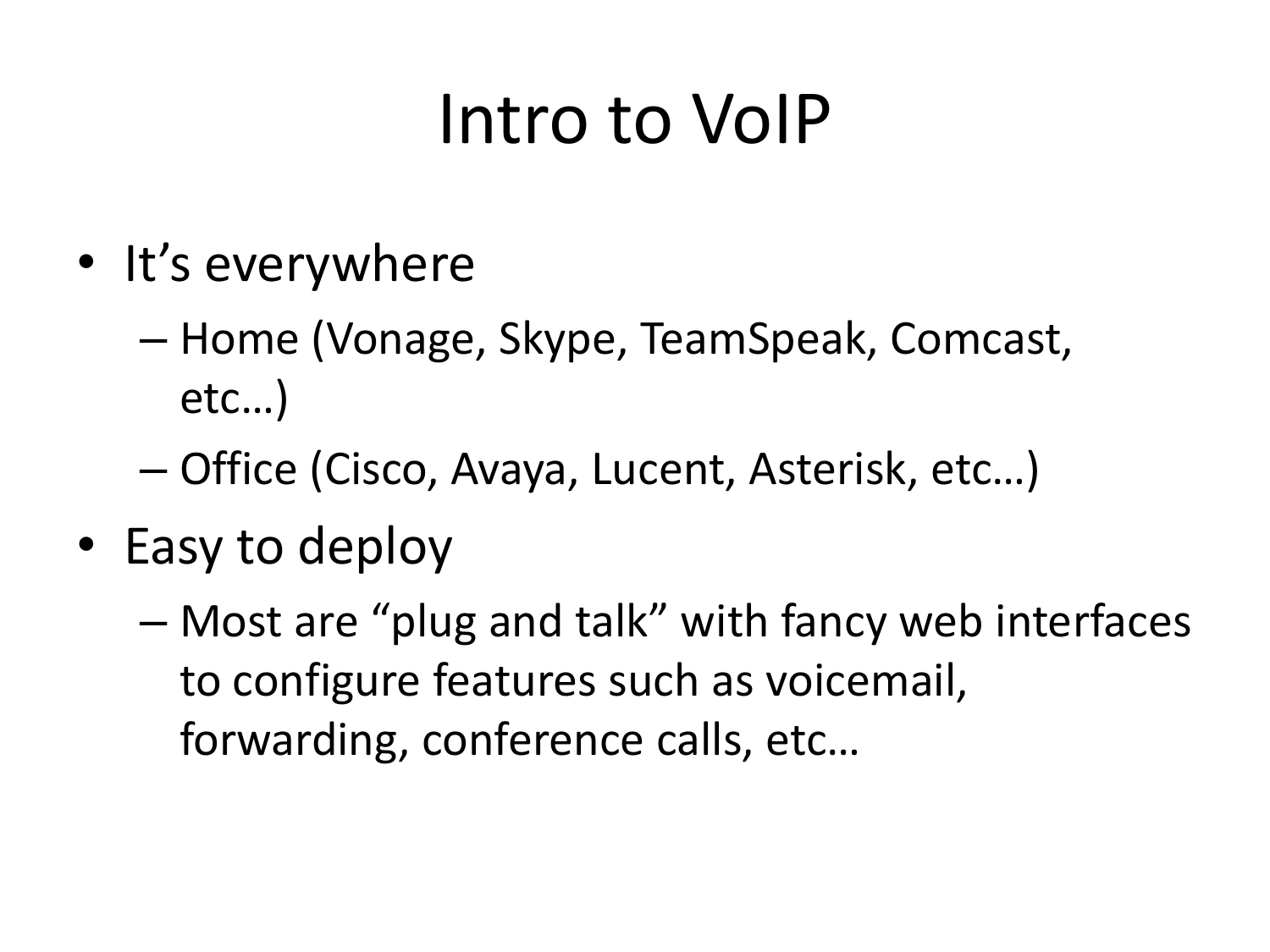### Overview of SIP

- Request/Response model
- Responsible for setup/teardown of voice/video calls
- Designed to allow "piercing" of firewalls, NAT, etc…
- Security? meh… (basic identification, usually not required in most PBXs, easily sniffed…)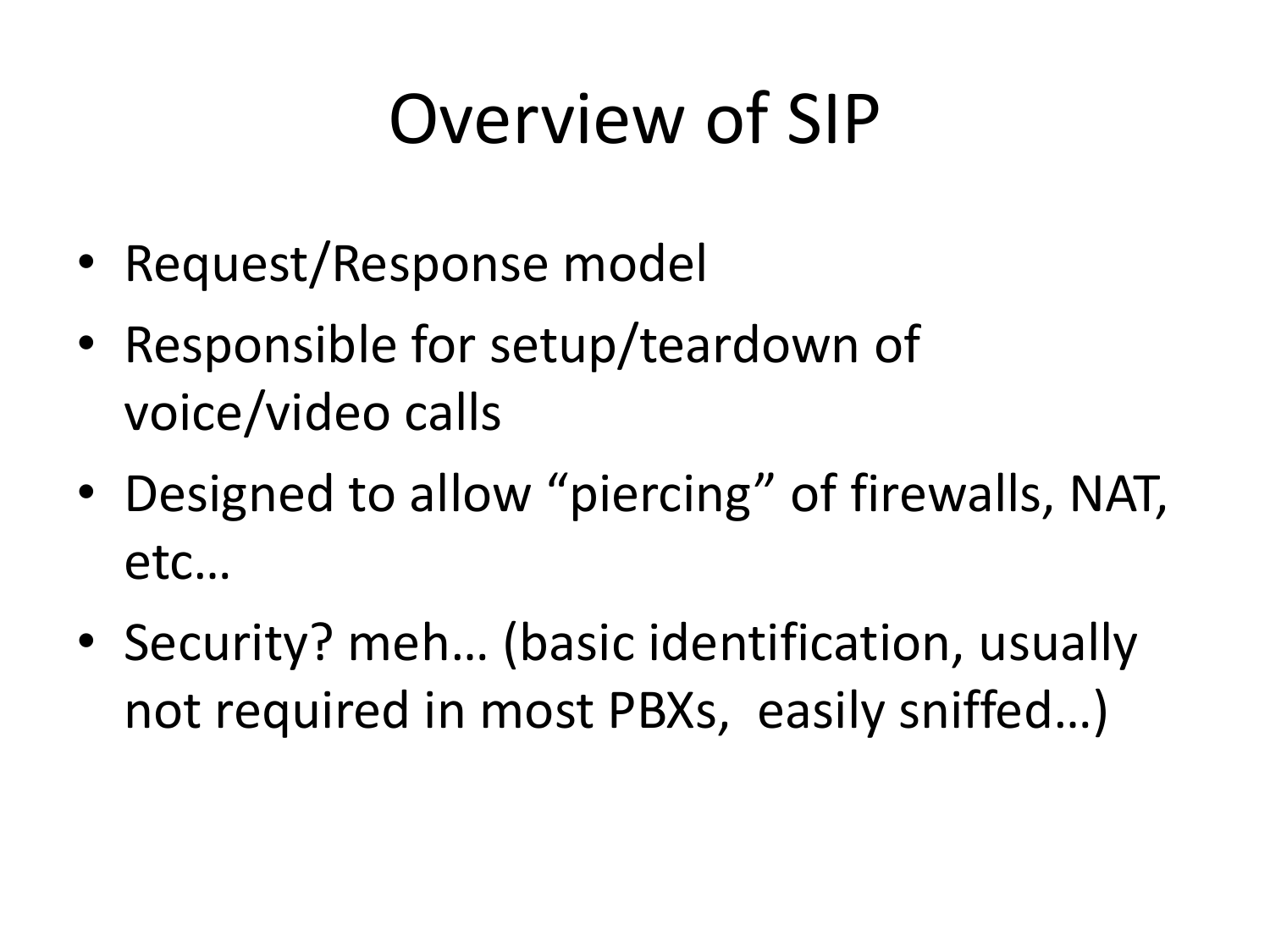### VoIP as a Getaway Car

- So... VoIP can traverse firewalls easily
- And can go outside the corporate network over PSTN lines (no internetz needed…)
- And is rarely monitored ("can you hear me now" ain't gonna pass through the DLP…)
- EXFILTRATE!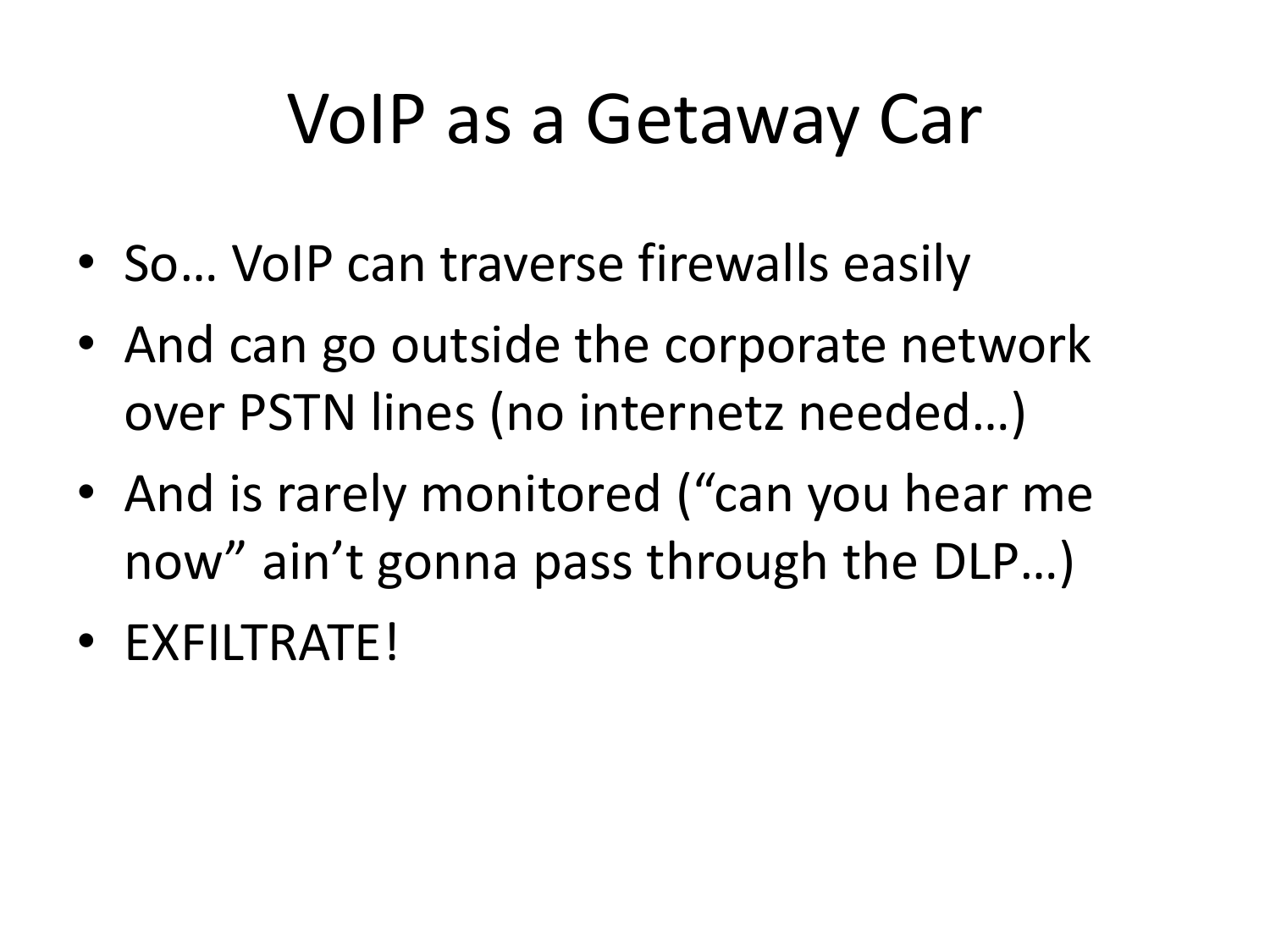### What is a VoIP Botnet

- Take your good ol'e botnet
- Disconnect all C&C channels
- Replace with VoIP
- Profit?
- Fully mobilized (NAT piercing)
- Looks more legit (try to pick THAT out of the traffic)
- Harder to peek into (can you spell "whazzzzup?" in RTP?)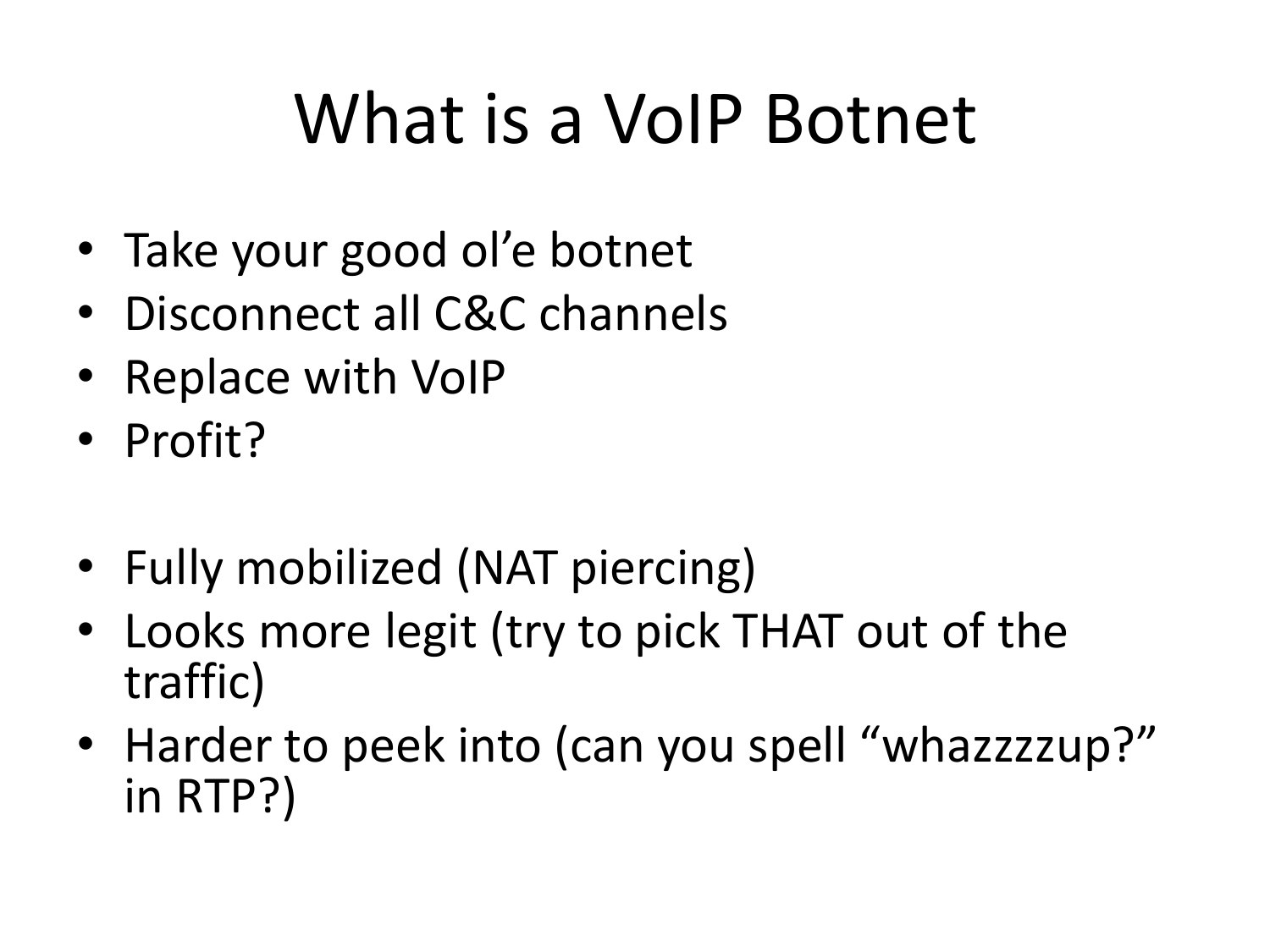### Who Needs a VoIP Botnet

- Well, everyone...
- Botmaster is more mobile (literally)
- More anonymous C&C servers (conf call bridge numbers are aplenty…)
- Can actually transfer fair amounts of data back/forth (remember the modem days?)
- It's starting to show up as alternative methods of covert communications
	- Sorry spooks…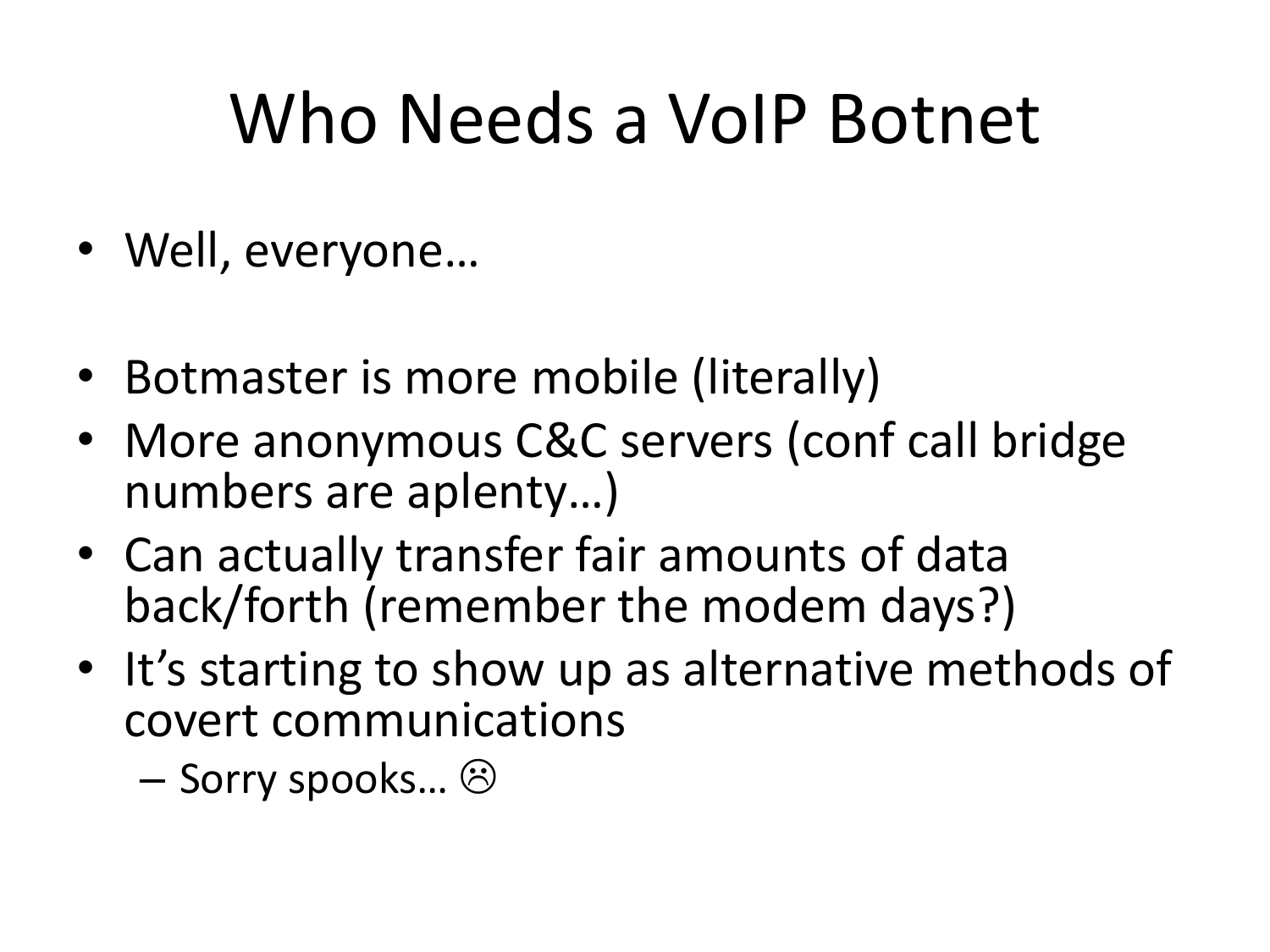### VoIP Botnet in Action

- Red Team Penetration Testing Engagement
- Botnet in No Internet/Closed Networks
- Botnet for VoIP Phones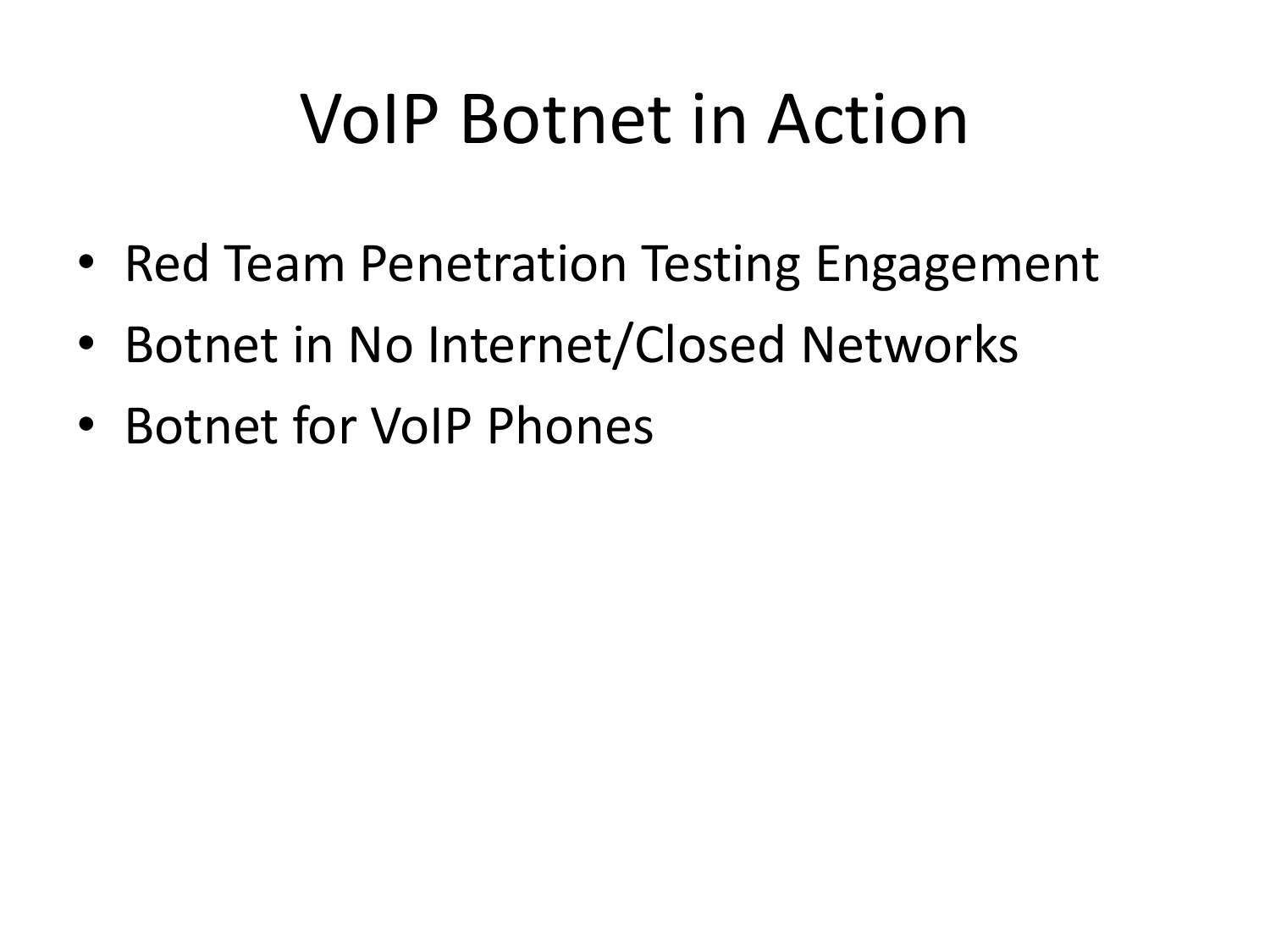### VoIP Botnet Architecture

- Telephony systems allows both Unicast and Multicast communication
- Unicast:
	- Bot calls Bot Master
	- Bot Master calls Bot (registered ext. on his PBX)
- Multicast:
	- Bot A calls Conference Call
	- Bot B calls Conference Call
	- Bot Master joins Conference Call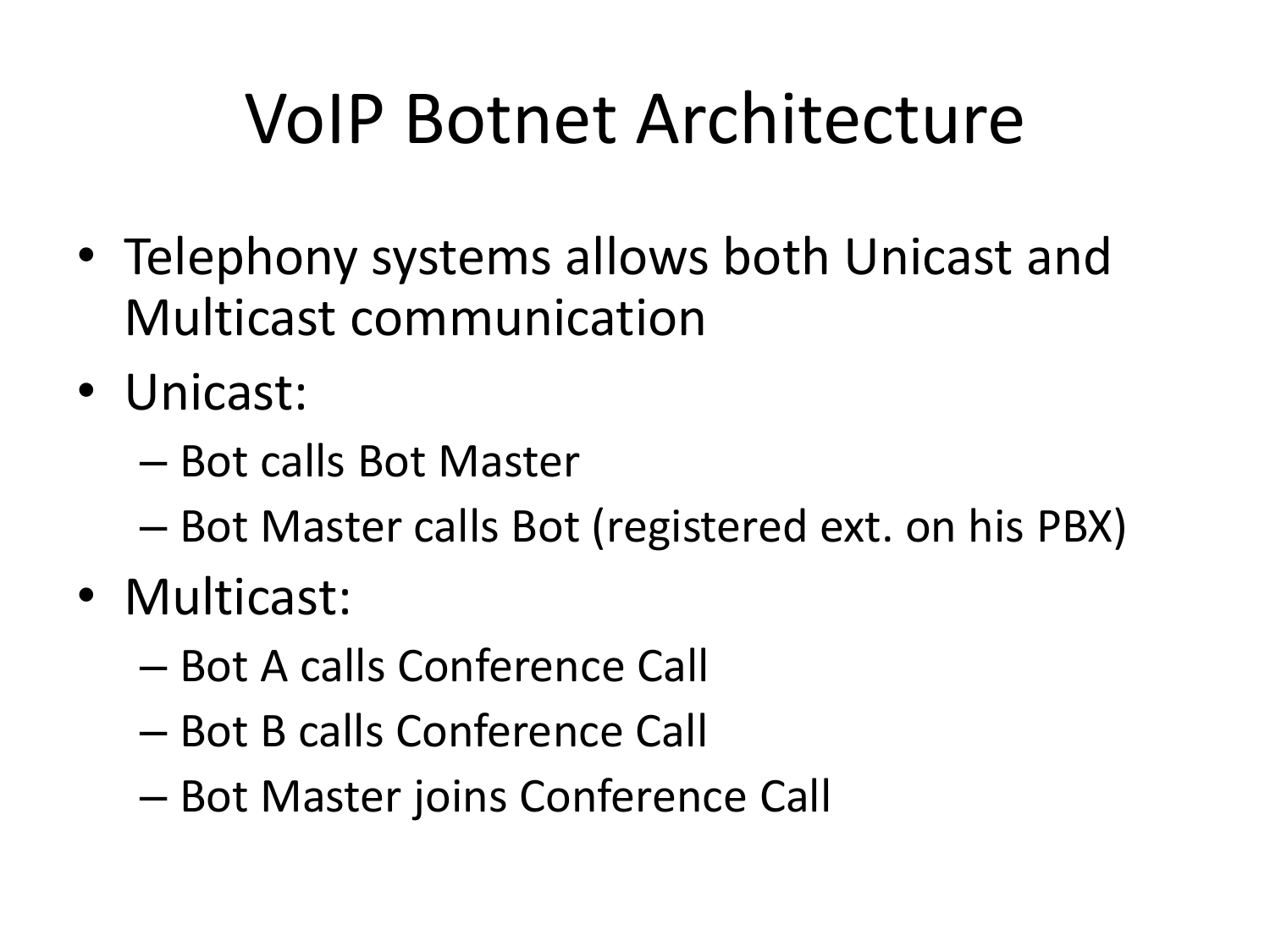#### VoIP Botnet Architecture

• Conference Call as "IRC Channel"

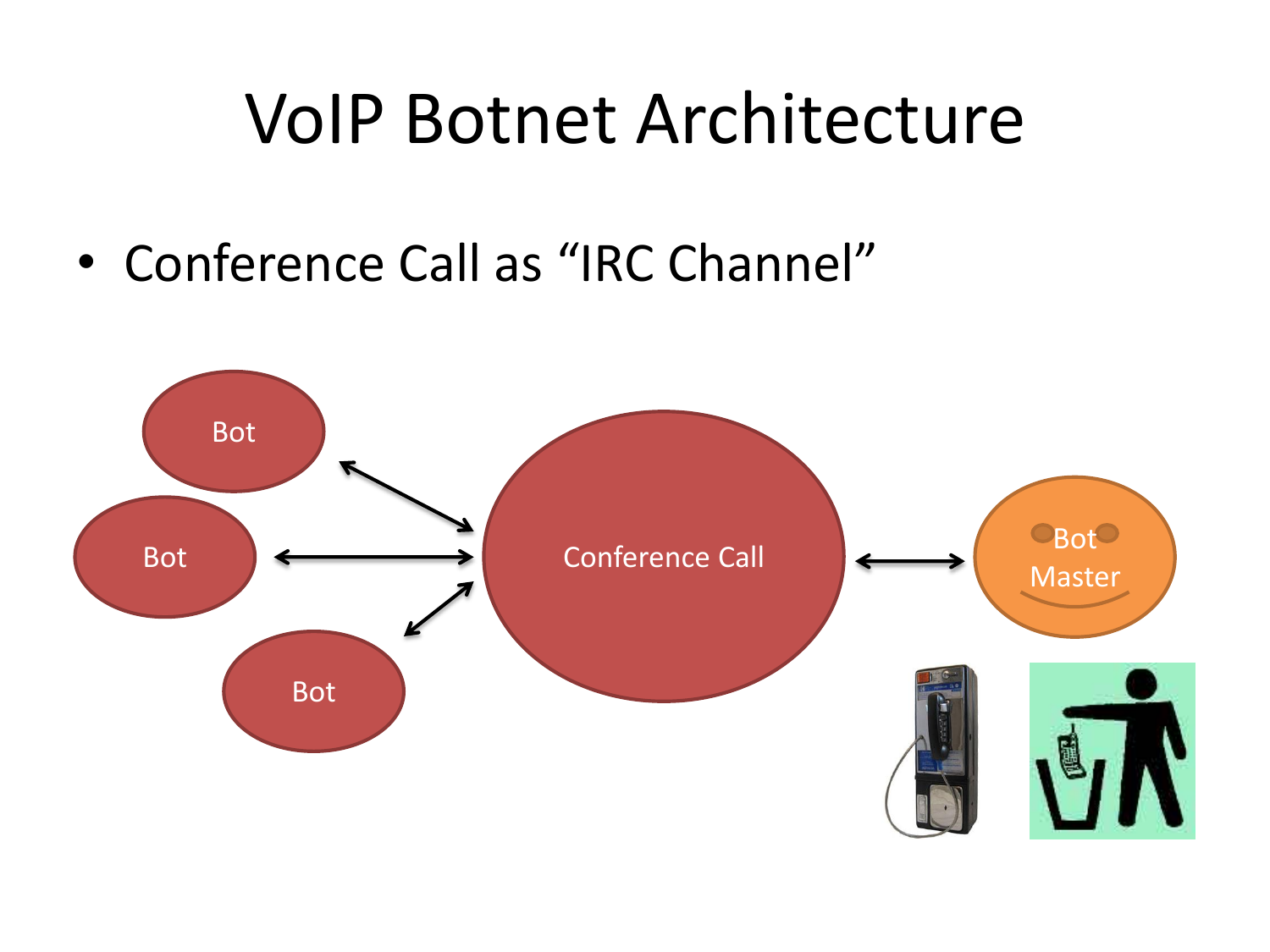# The Call

• Calling can be made via TCP/IP or PSTN

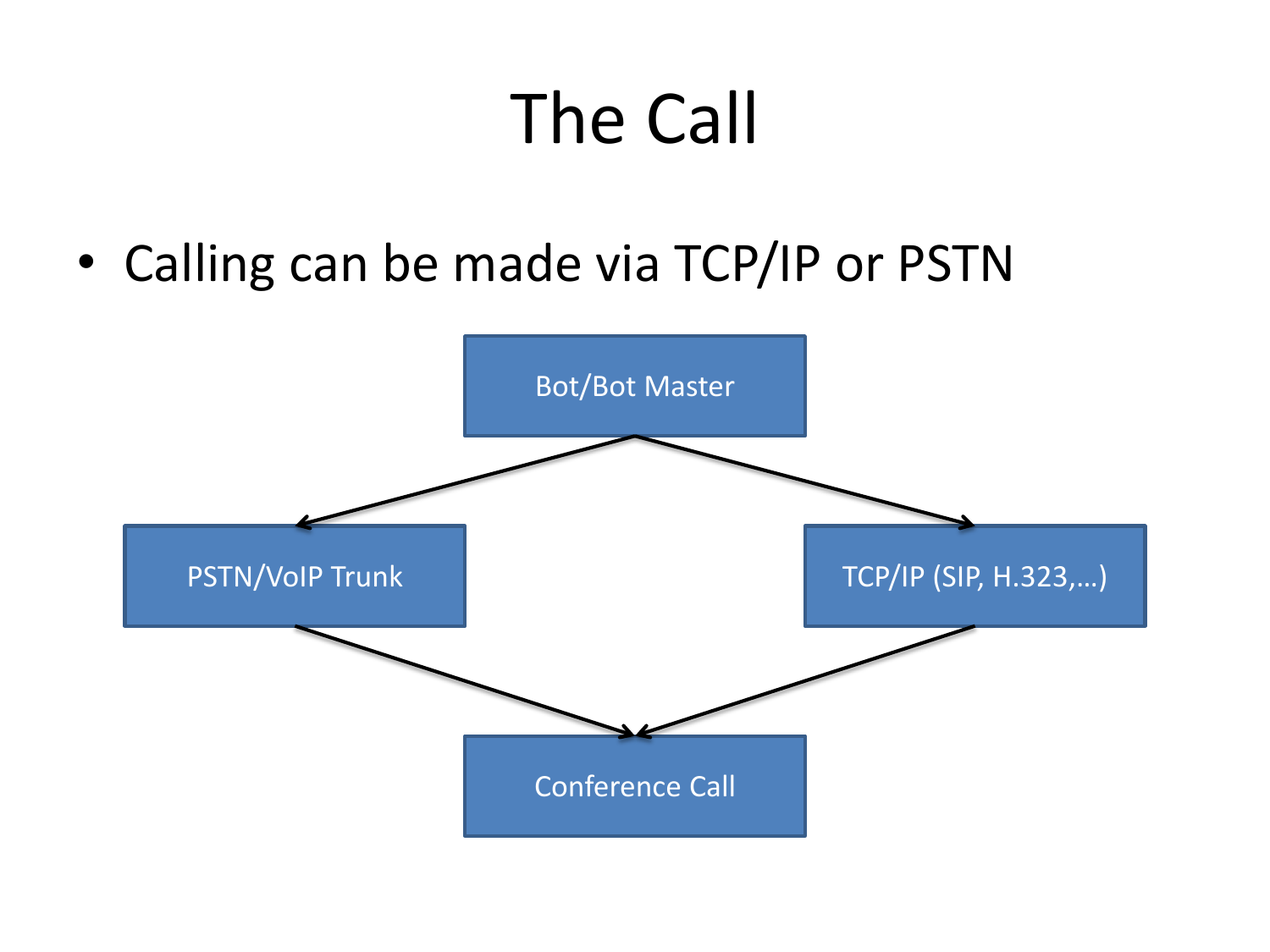### Moshi Moshi

- Open-source VoIP Bot written in Python
	- Uses SIP as VoIP Protocol
	- Uses Text-to-speech Engines for Output
	- Uses DTMF Tones for Input

• Download your copy at:

– [http://code.google.com/p/moshimoshi/](https://code.google.com/p/moshimoshi/)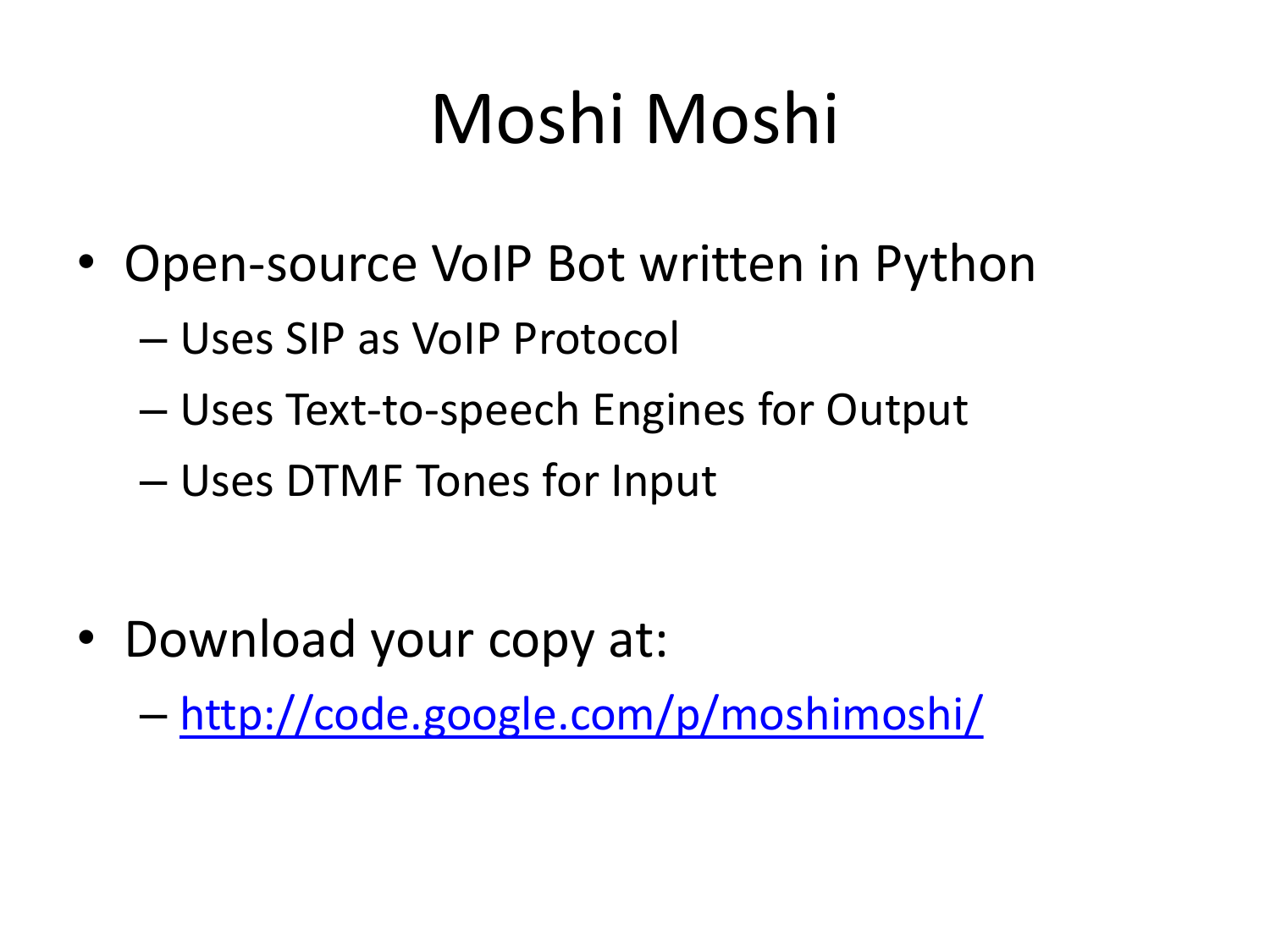### Press 1 to Continue in l33t Speak

- DTMF (Dual-tone multi-frequency signaling) are used for signaling over telephone lines in the voice-frequency band between telephone handsets and other devices and switching centers.
- DTMF tones are standardized and can be sent and received from any phone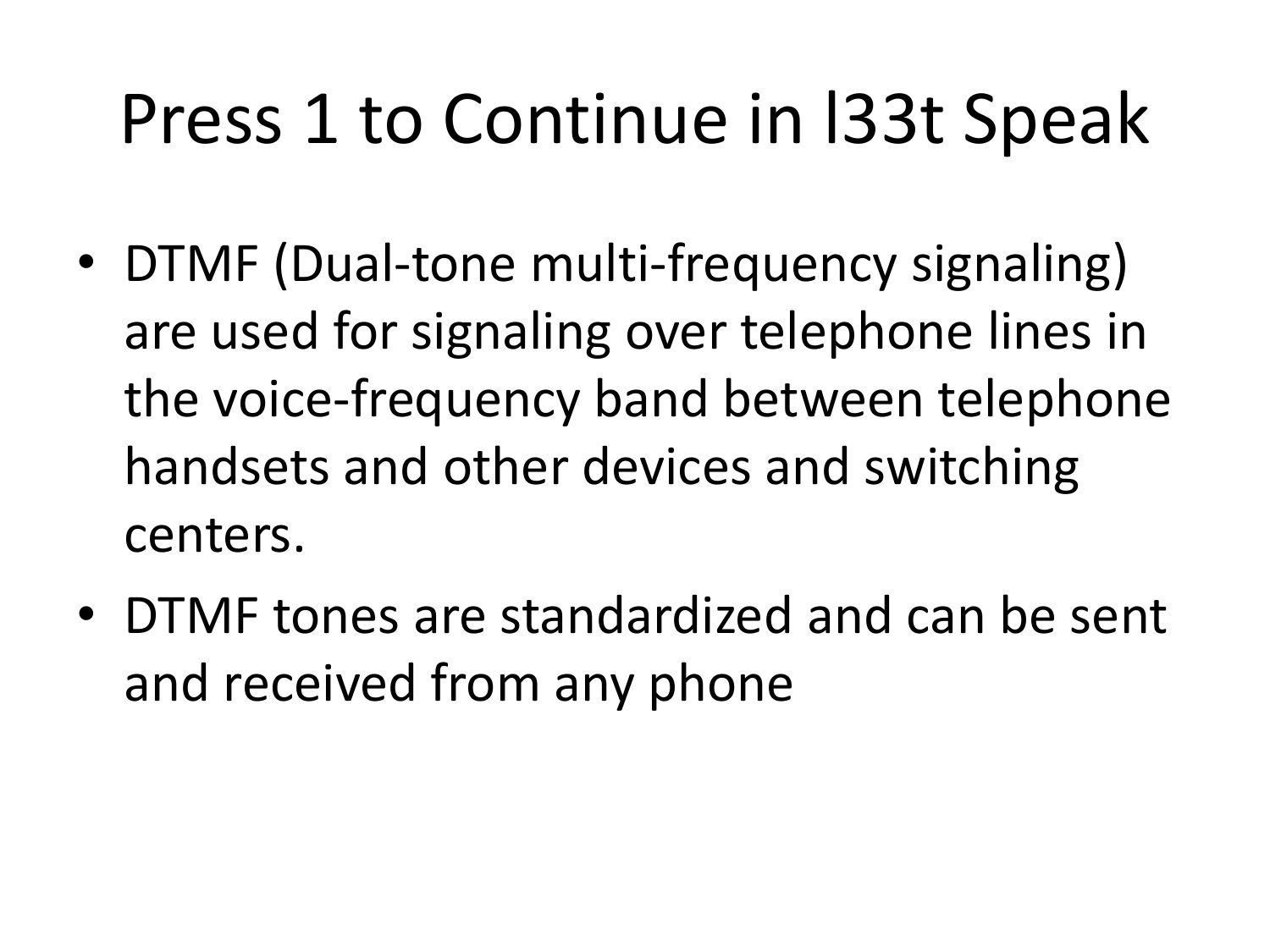### Asterisk as C&C and DTMF

- Asterisk is free software that transforms a computer into a communication server
- We're using *AsteriskNow 1.7.1 Linux Distribution*
- MeetMe is a conference bridge for Asterisk and supports passing DTMF through the conference.
- To pass DTMF through the conference add '**F**' option to **MEETME\_OPTS** at **extensions.conf**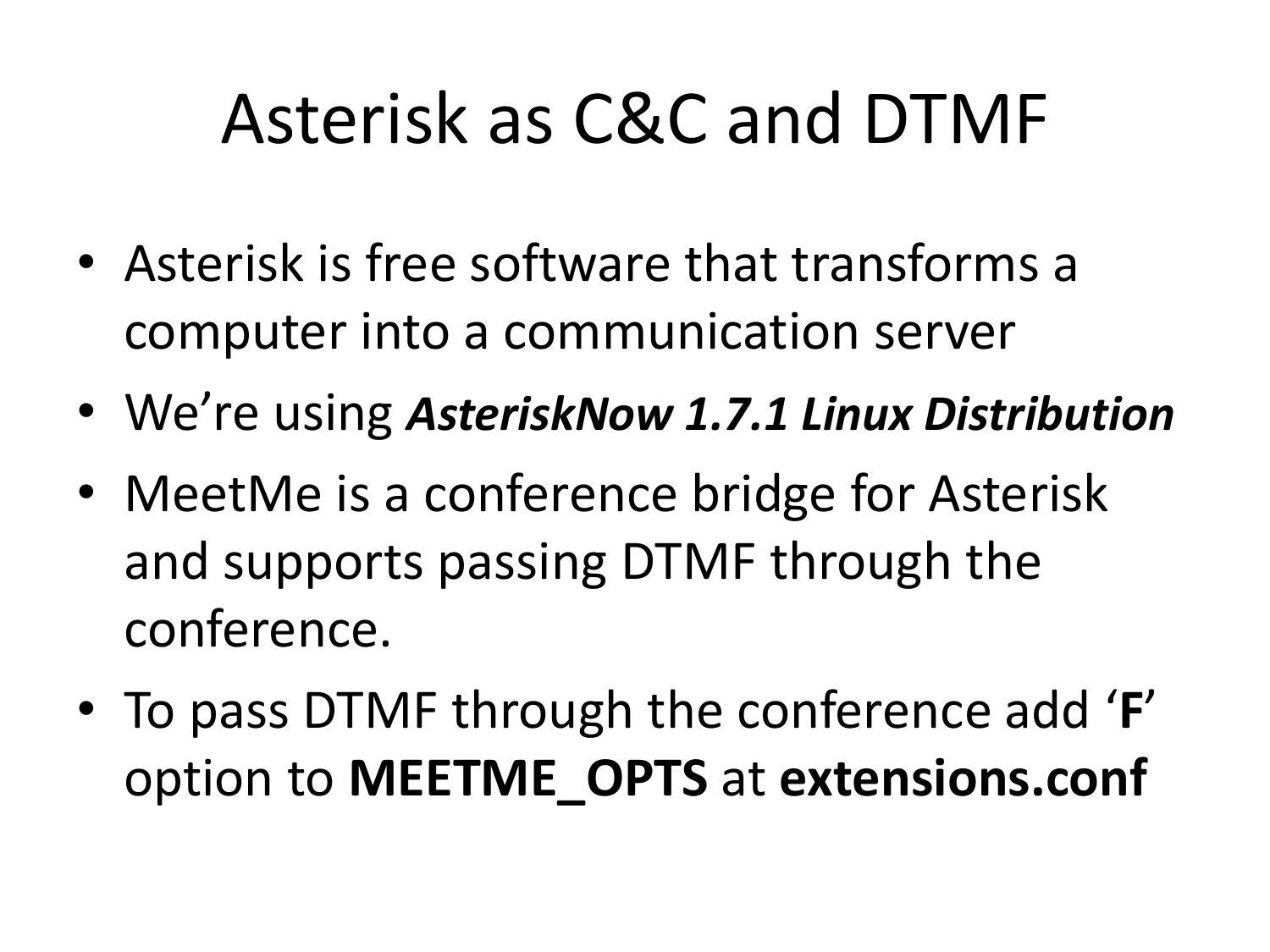### DTMF Pass through/Relaying

• Conf. Call to relay DTMF to other calls

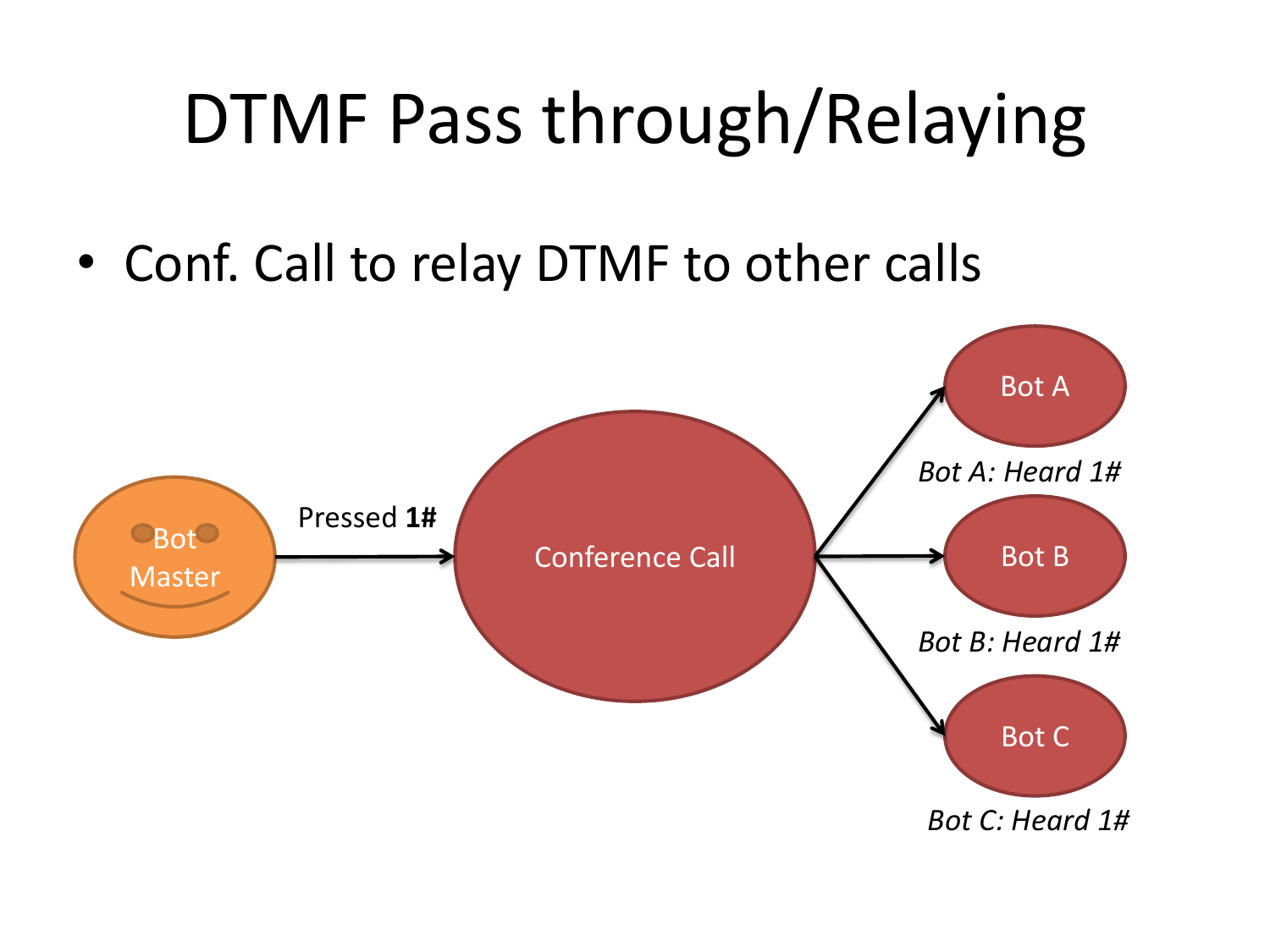### DTMF Tones as C&C

- The (made-up) Rules
	- '\*' is End of Line (EOL)
	- '#' is a delimiter (i.e. Space)
- Examples
	- '0#\*' invoke command 0 without arguments
	- '1#123#\*' invoke command 1 with one arg '123'
	- '2#1#2#\*' invoke command 2 with args '1' and '2'
- It's your rules go wild...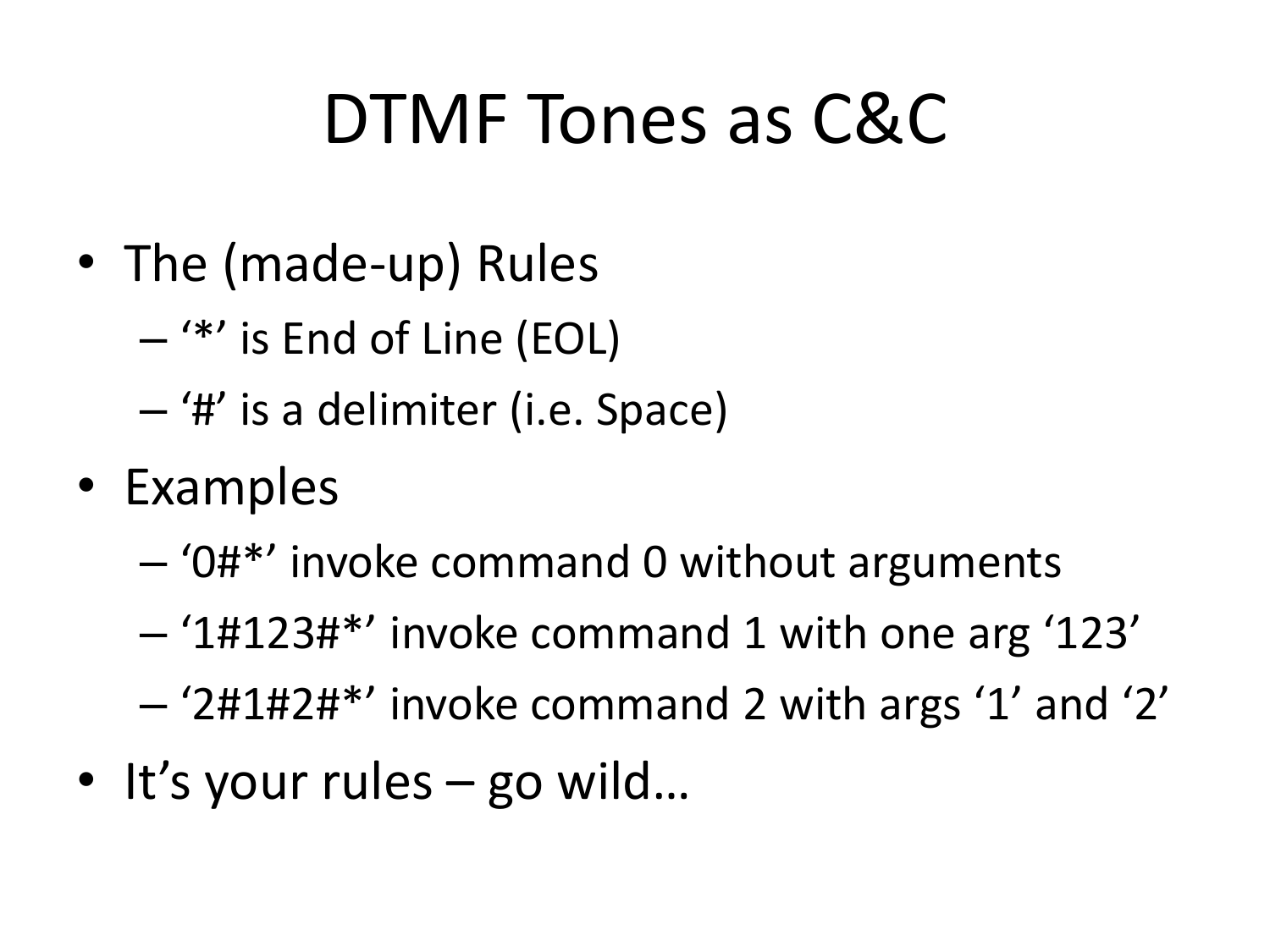#### *Ring, Ring!*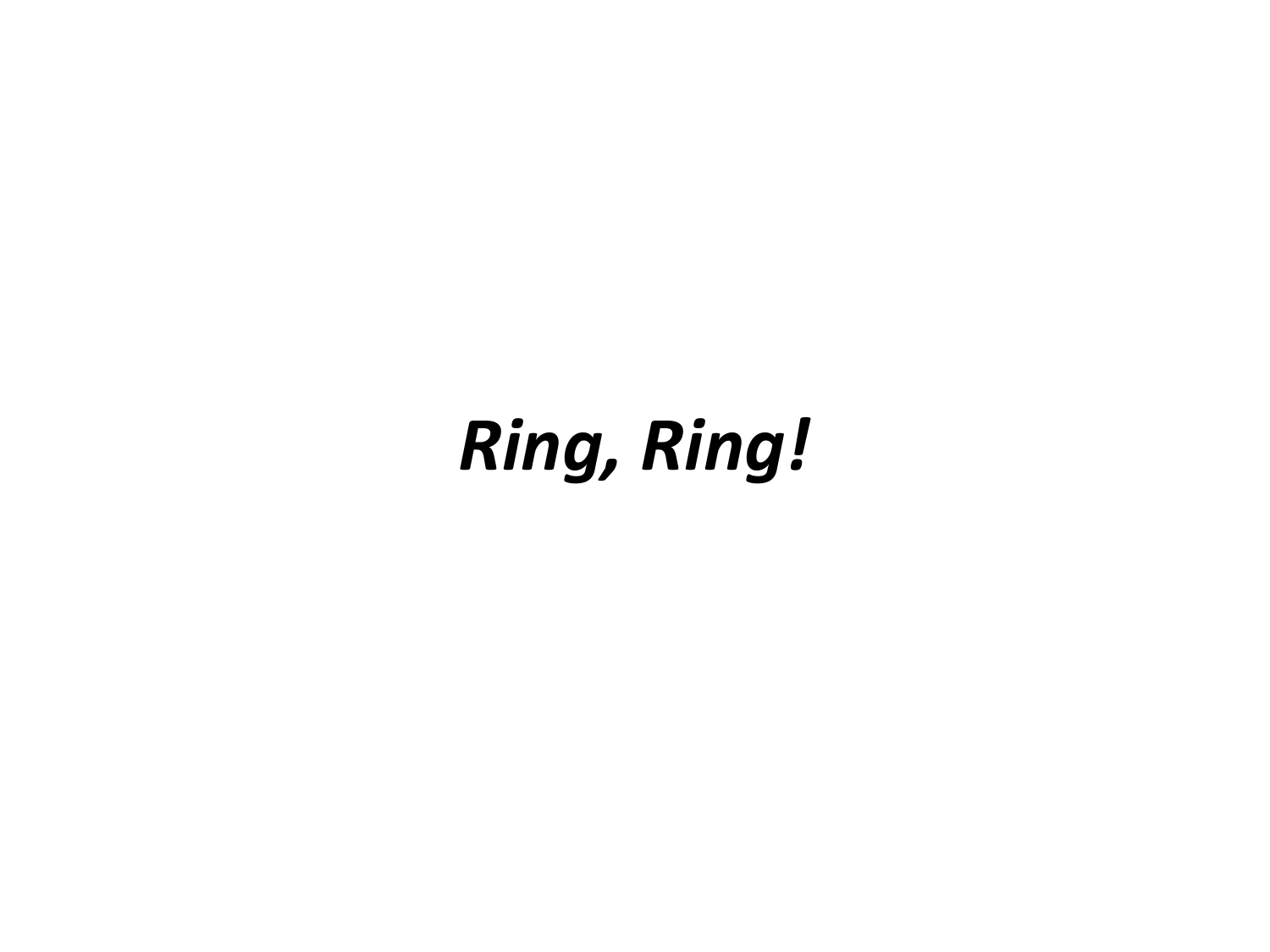### Text-to-Speech as Data Leakage

- It's only natural that since we don't have visuals in phone conversation, to use voice
- Passwords, documents, settings and acknowledgements can all be read back
- Some systems (Mac, Windows) includes built-in Text-to-Speech engines, others requires installation
- External utilities can be used to convert different formats (e.g. Microsoft Word) into simpler text files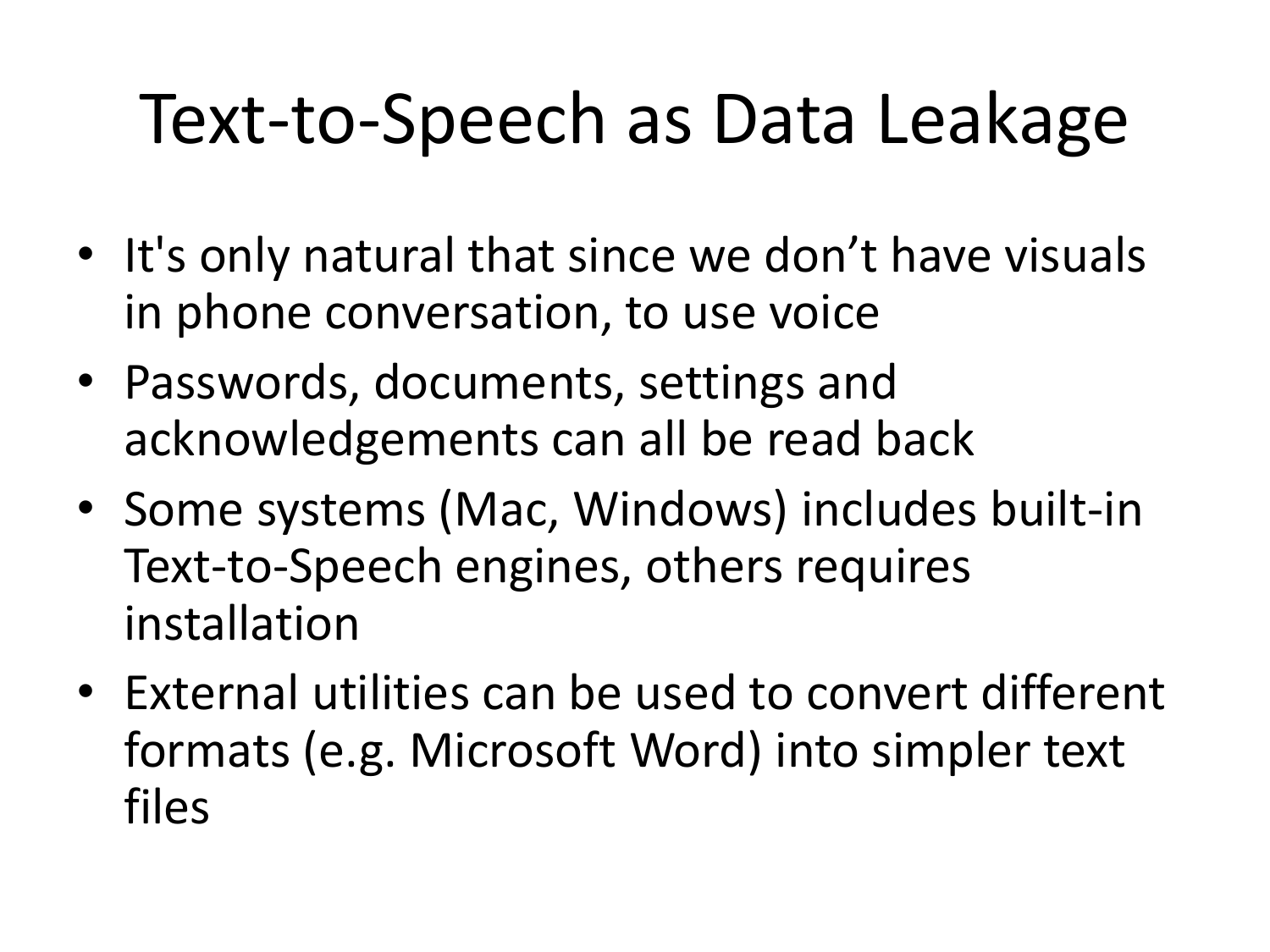#### *Talk to me… Woo hoo!*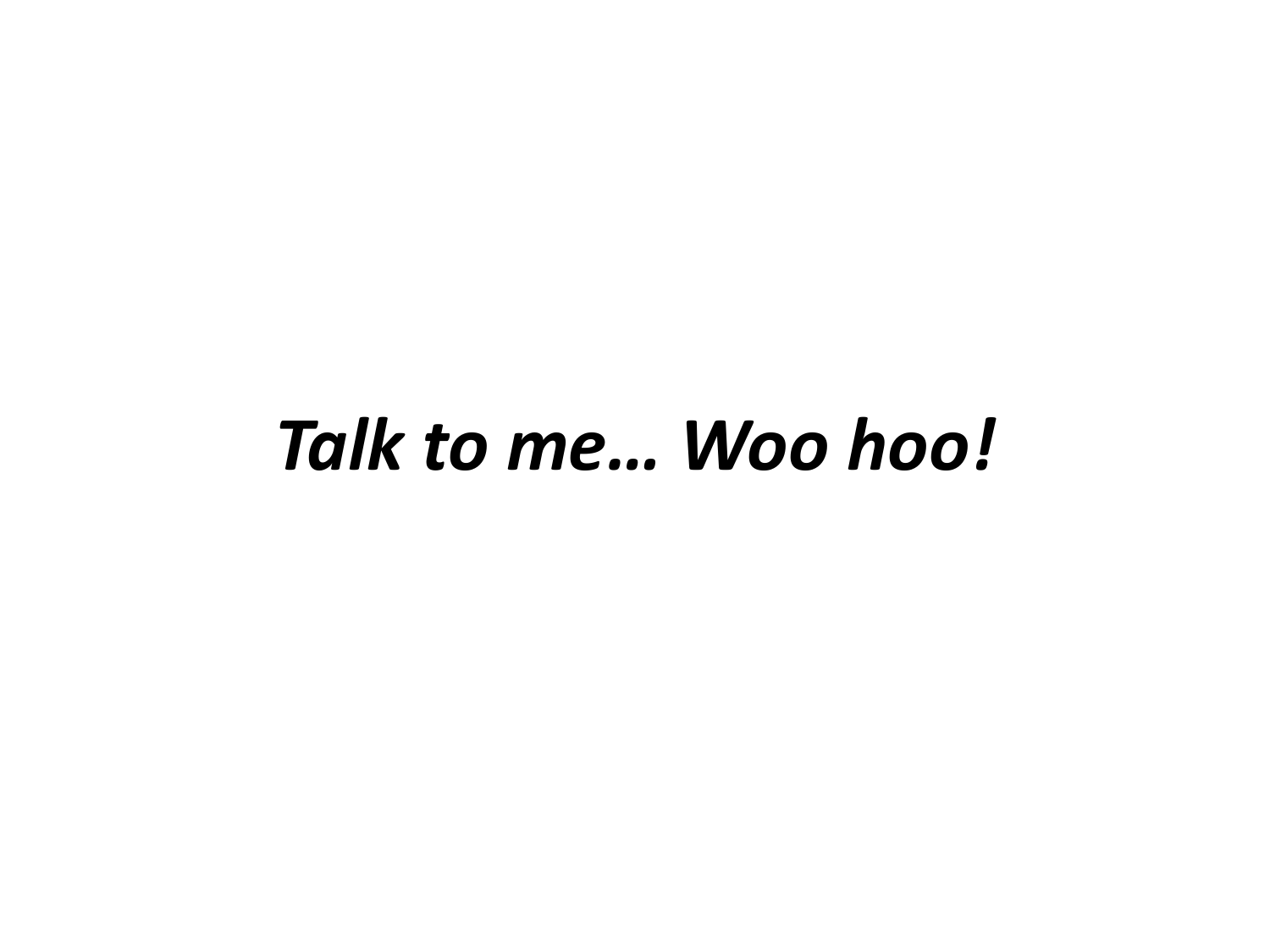### The Getaway: Modulation

- Take any arbitrary binary data
- Devise a way to transform bytes to sounds
	- $-$  PoC: every  $\frac{1}{2}$  byte  $\rightarrow$  one of 16 octaves within the human audible range (~200Hz - ~2000Hz)
- Record each 1/2 byte octave
	- PoC uses ½ second tones (for legibility in a conference  $\circledcirc$ )
- Music to my ears…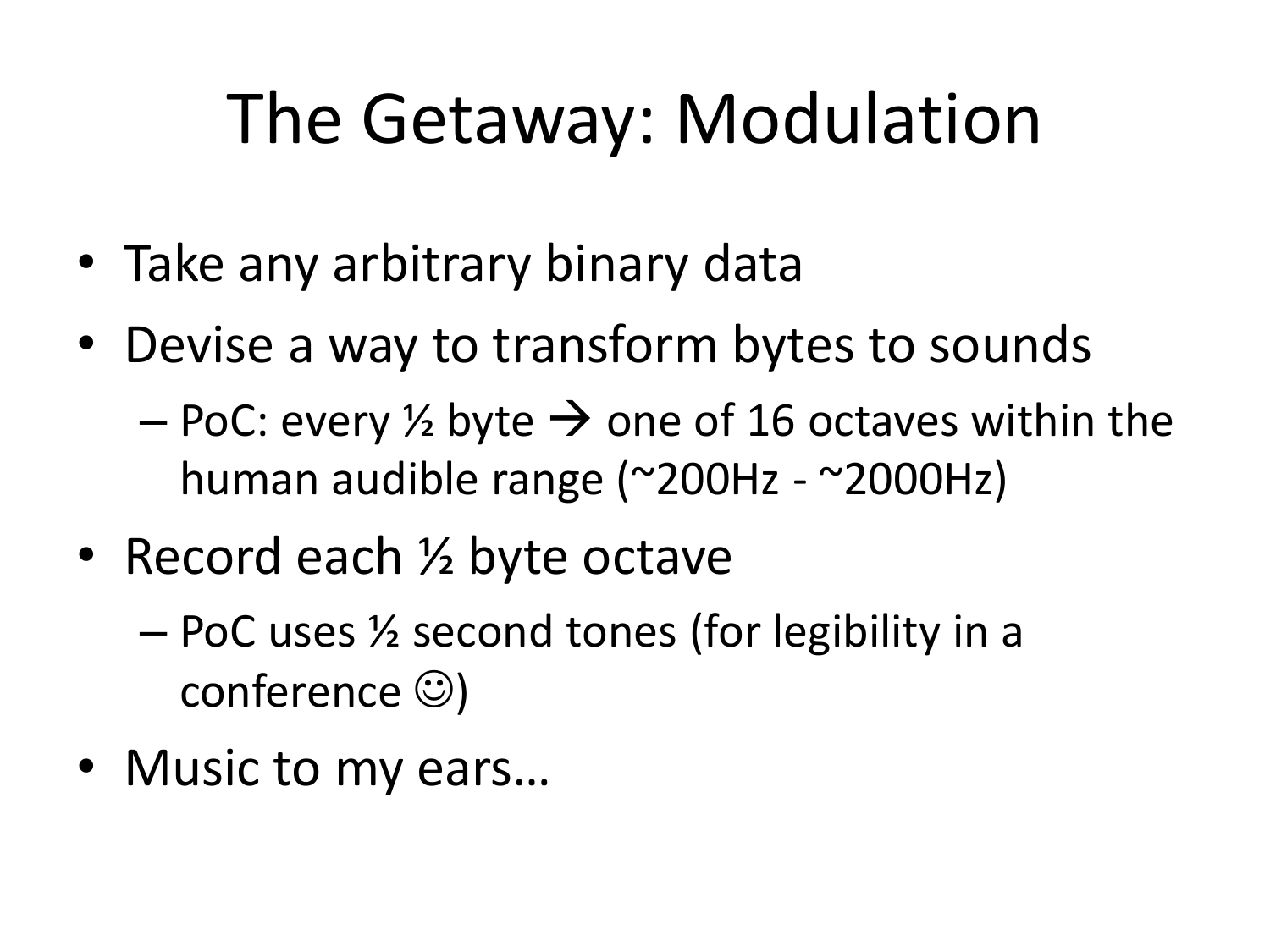#### Demo: Binary Data Modulation -> Data Exfiltration

• Transform data to sound

• Dial, leave a message…

• Transform recorded message to data

• Profit?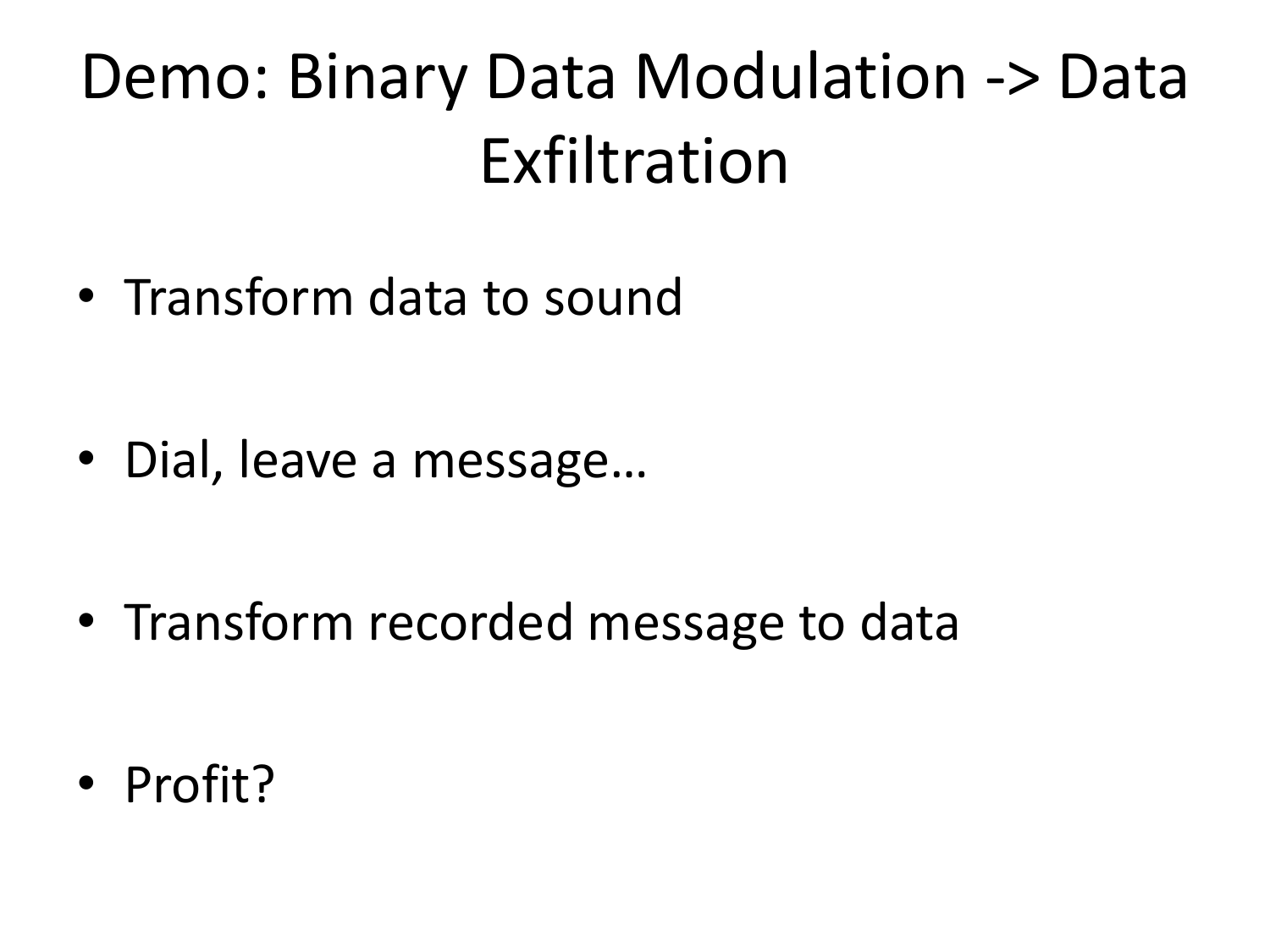#### *ET Phone Home!*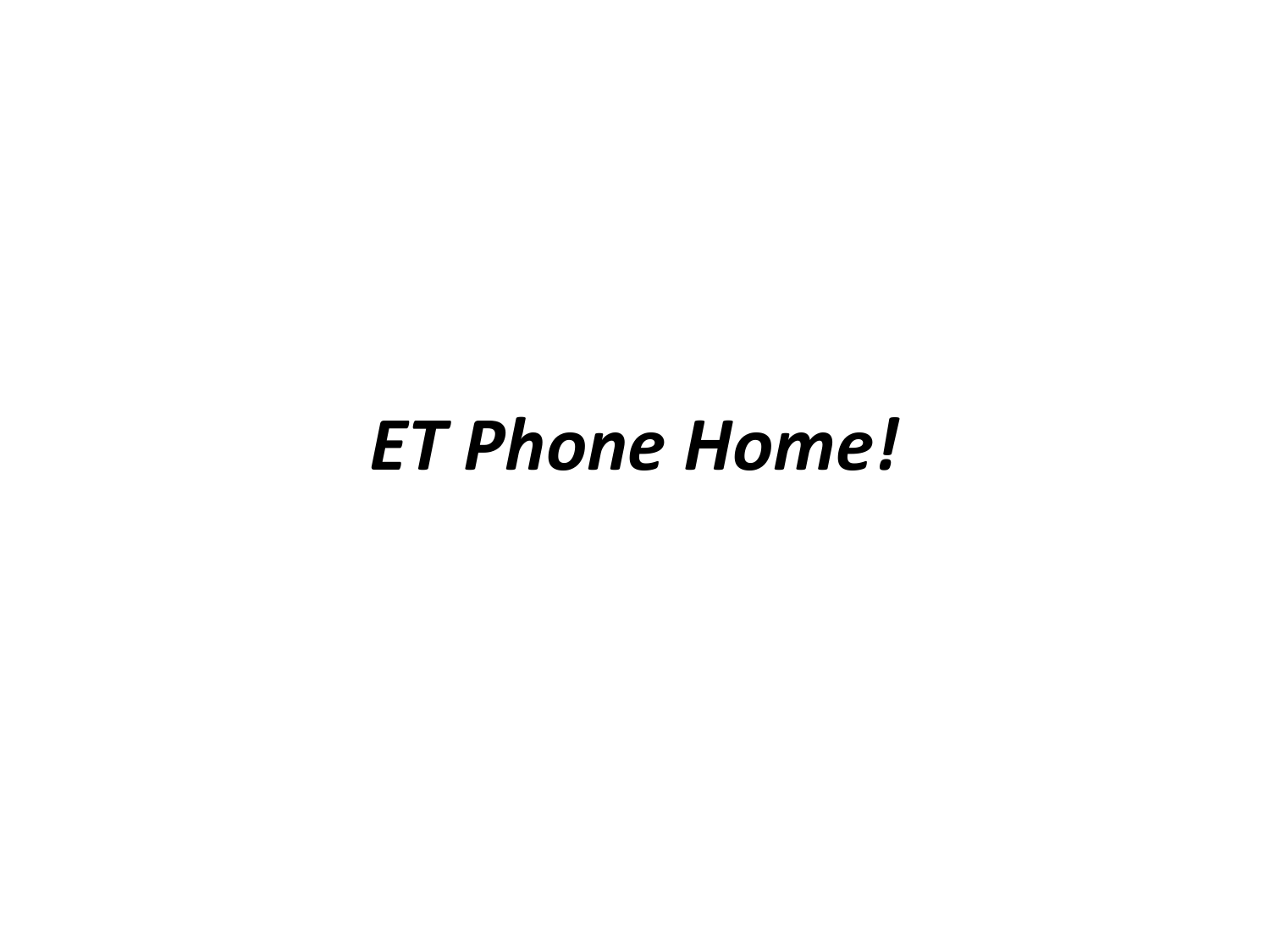### VoIP as VPN

- Alternative unmonitored Internet access
	- No DLP
	- No Firewalls
	- No IDS/IPS/DPI
- Allows using already-existing C&C protocols – IRC
	- HTTP
- Bot Master can easily explore his Botnet – nmap –sS 10.0.0.0/8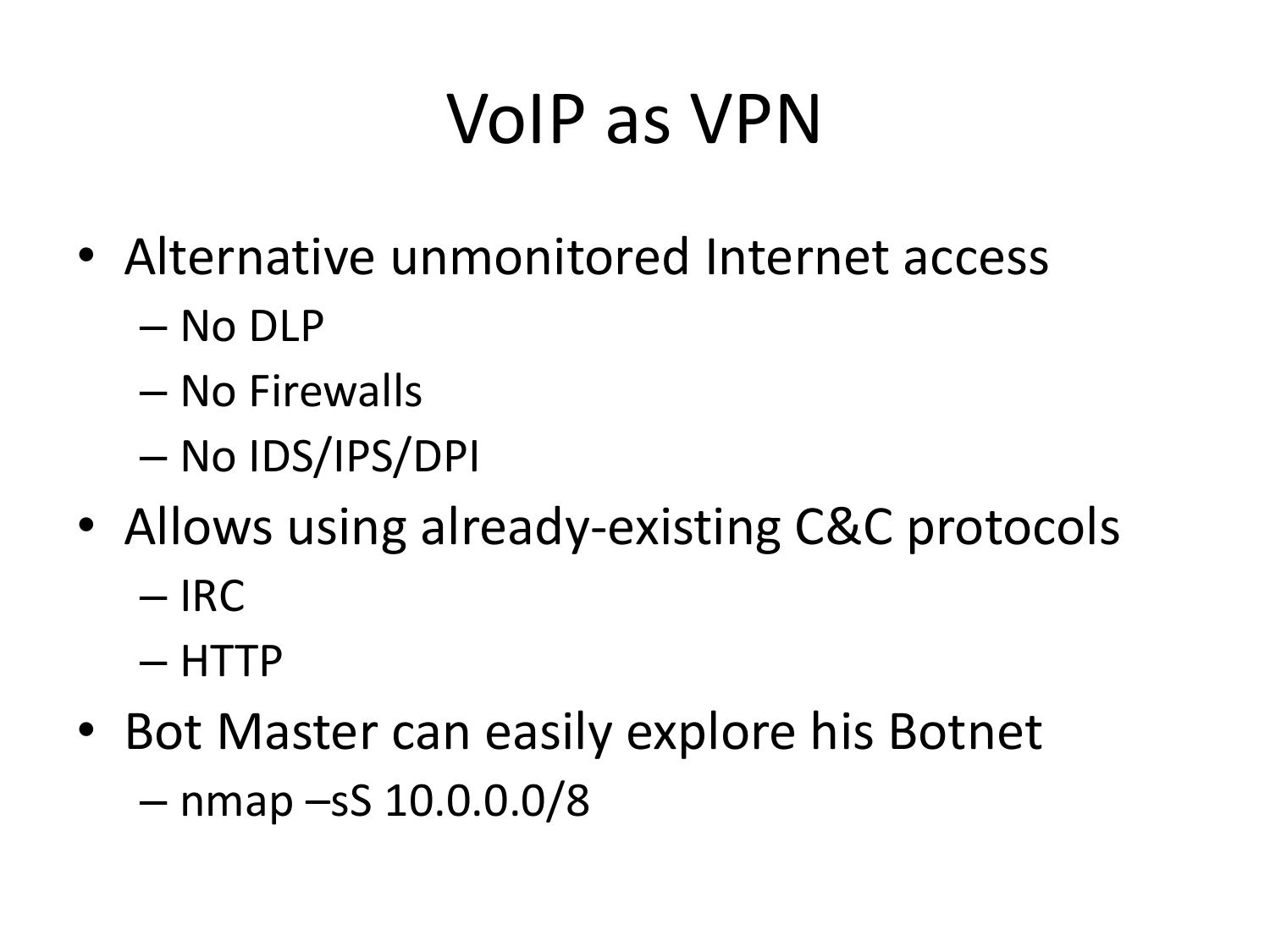# TCP/IP over VoIP

- Bring back Modems to the game
- Use V.42/HDLC/PPP protocols



- Works with Hardware Modems
- Works with Software Modems
- Works within Voice frequency band
- Works under poor connectivity conditions
- Two-way communication channel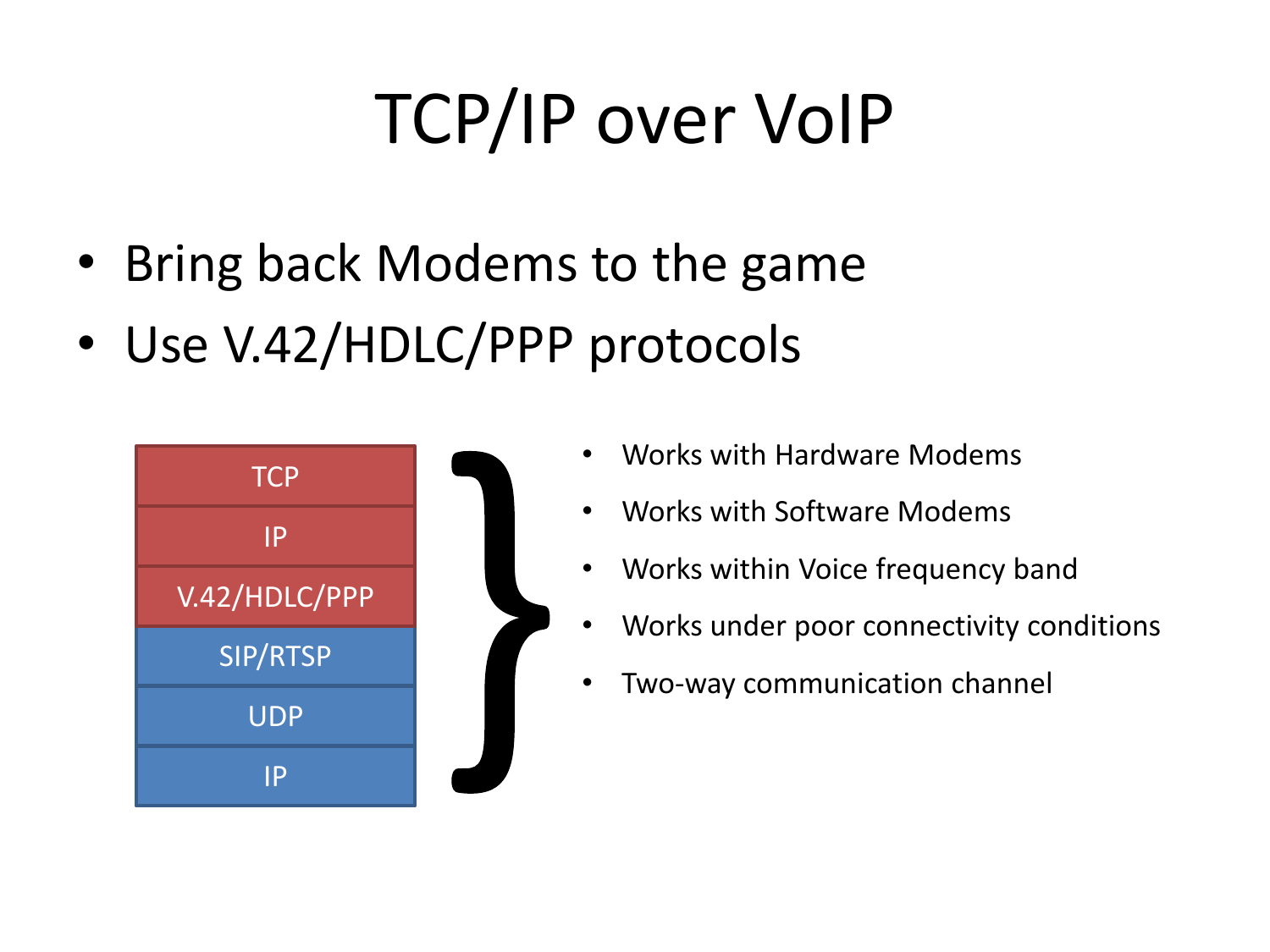# Did You Hear That?

- VoIP Botnets are as good and even better in some cases, than IRC, P2P, and HTTP Botnets.
- VoIP Botnets strengths:
	- Can be operated from a payphone, or a Mobile.
	- Can be accessed from both PSTN and Internet
	- Are not blocked by your typical IDS/IPS signatures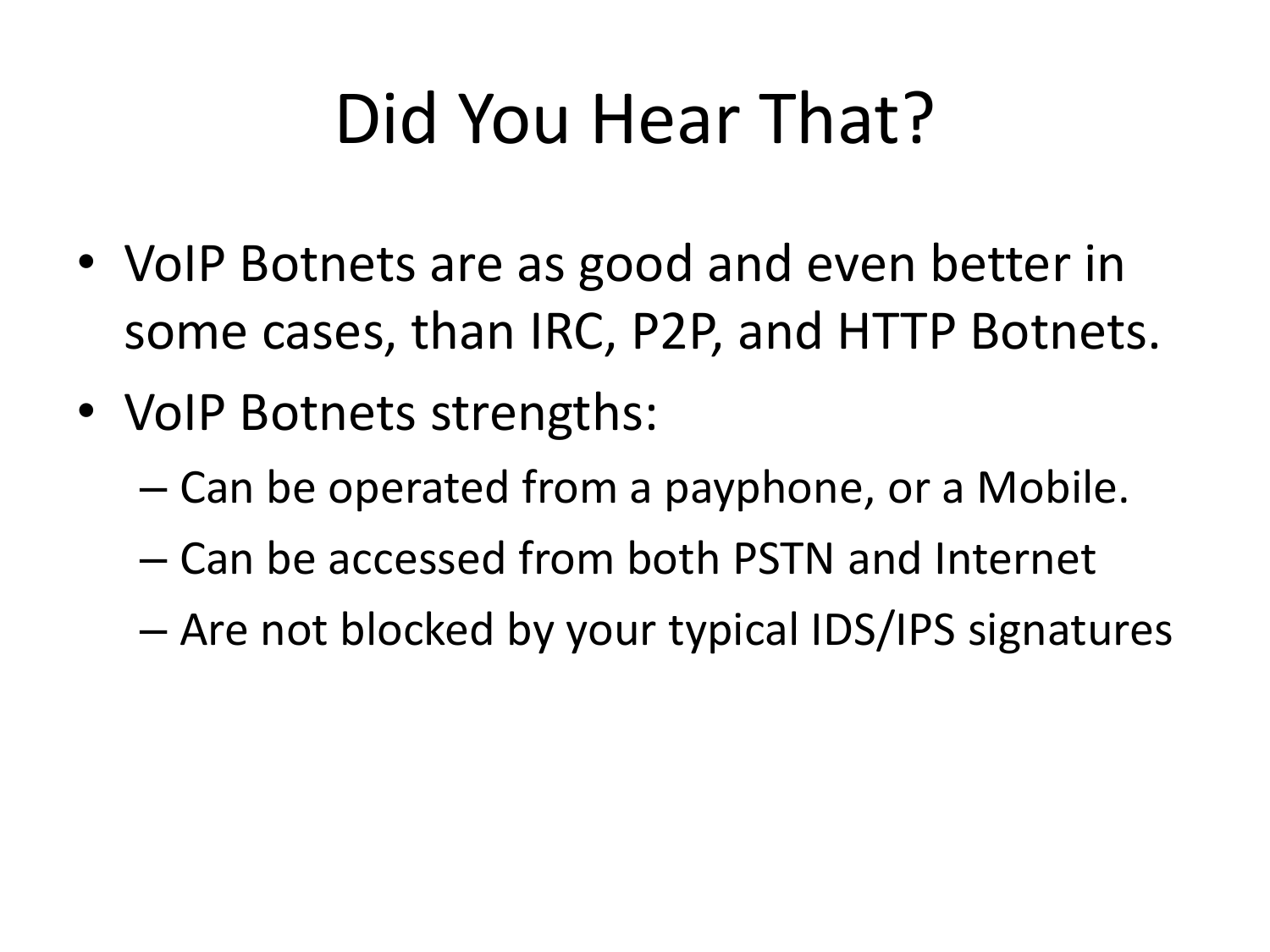#### Countermeasures

- Separate VoIP from Corporate Network – Yes, COMPLETELY!
- Monitor VoIP Activity
	- It's your data. Same as you do for web/emails…
- Consider whitelisting Conf. Call Numbers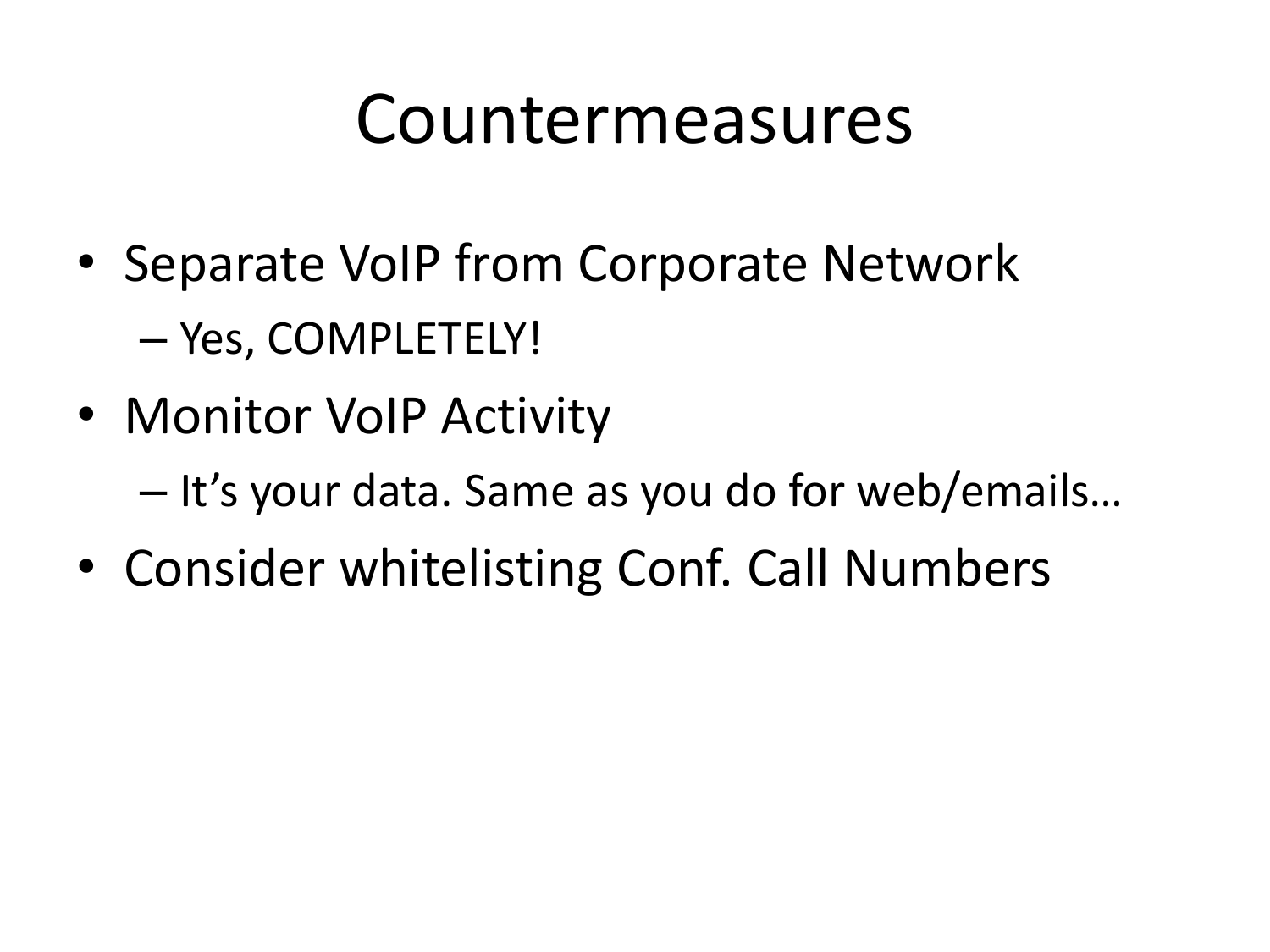## The Future Sound of Botnets

- Hearing is Believing
	- Speech-to-Text as Input
- Going Mobile
	- Text-to-SMS as Output
	- SMS-to-Voice Calls as Input
- Meeting new Appliances
	- T.38 (Fax) as Output (e.g. "Screen Shots")
- Meeting old Appliances
	- Modem (PPP) as Input/Output (e.g. "Internal VPN")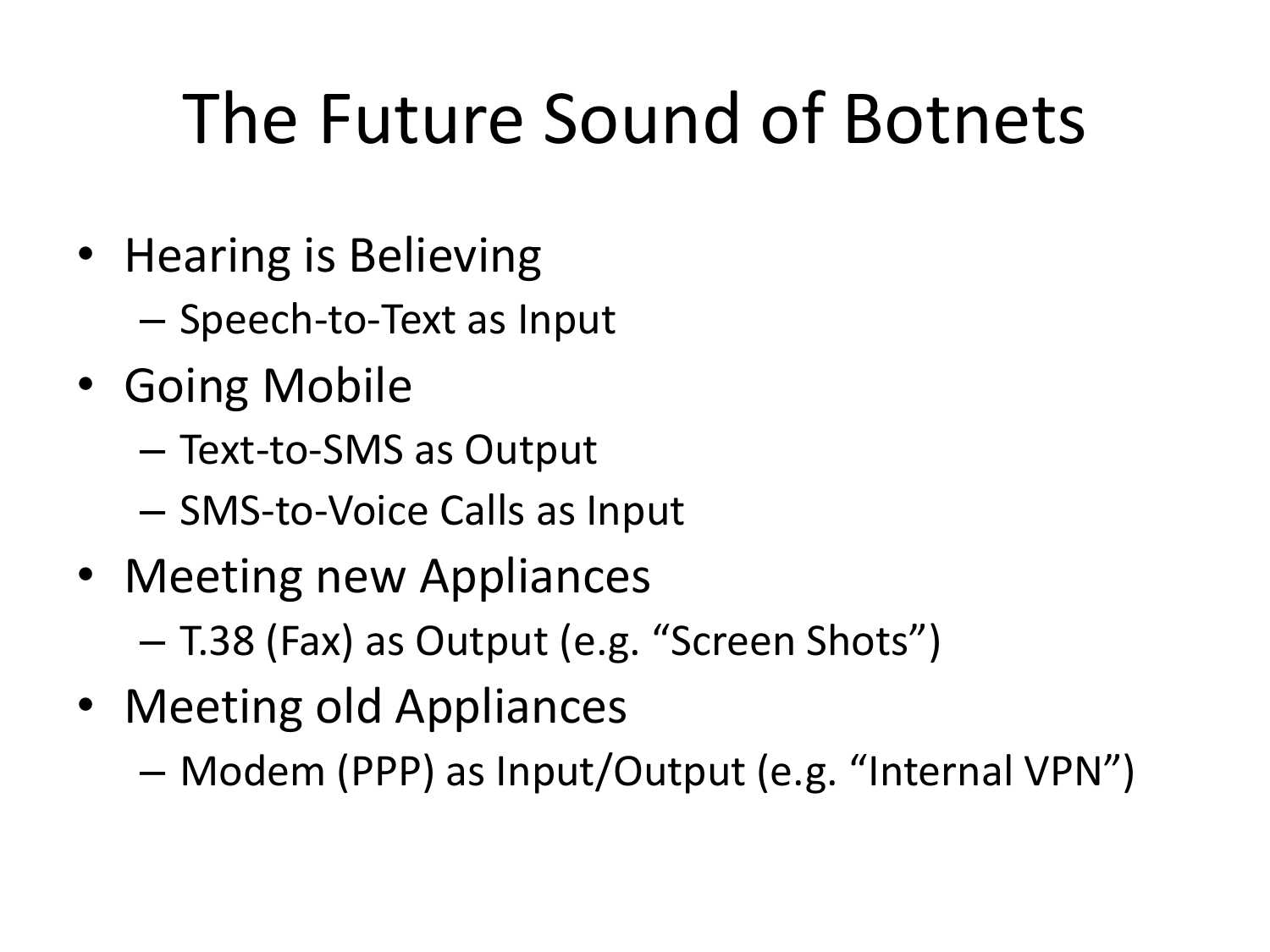### **Questions?**

Itzik Kotler (*itzik.kotler@security-art.com*) Iftach Ian Amit (*[iamit@security-art.com](mailto:iamit@security-art.com)*)